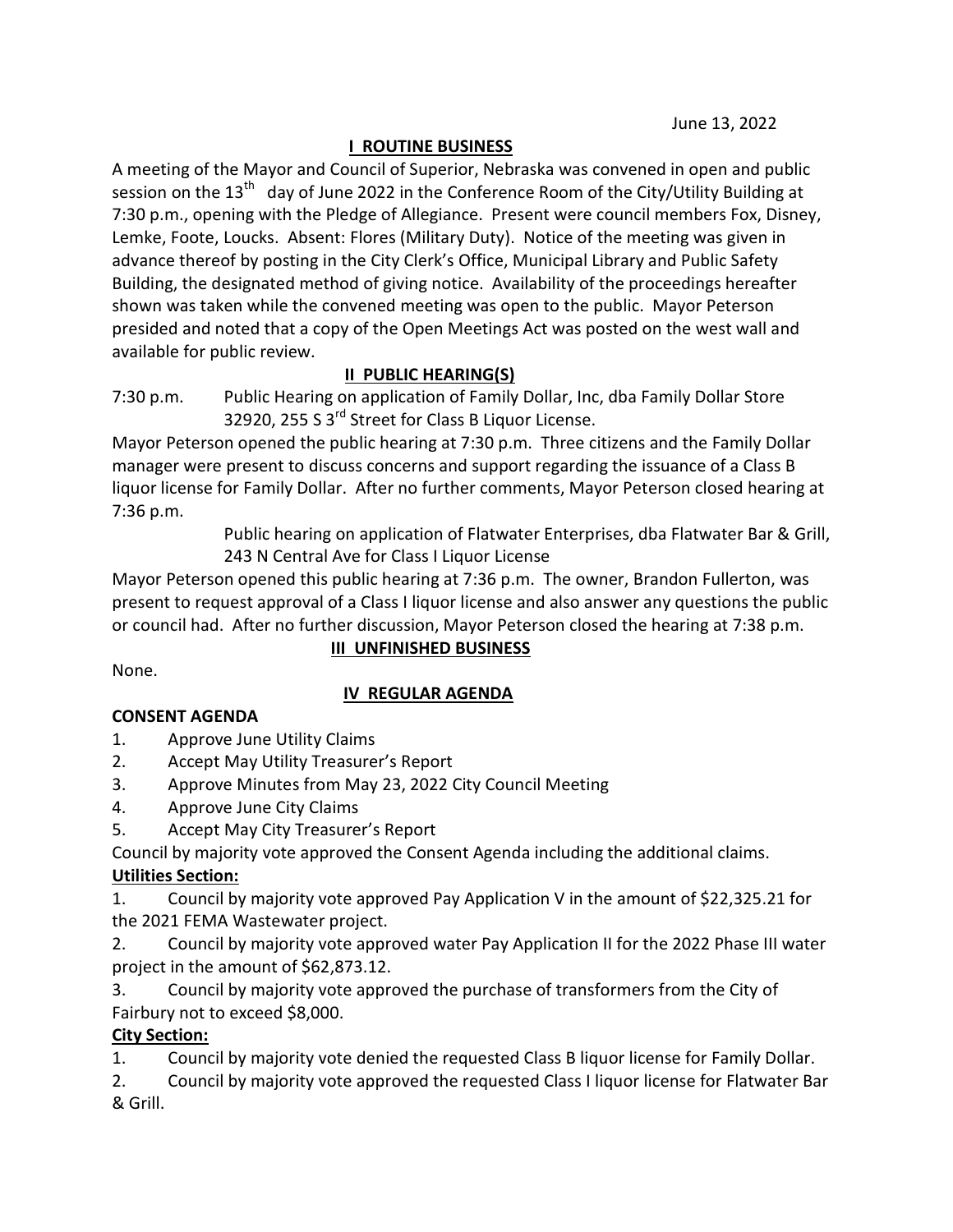3. Council by majority vote approved the hire of Emma Henderson as assistant pool manager at \$12.00 per hour.

4. Council by majority vote approved Kip Wagner as a lifeguard at \$10.00 per hour.

5. Council by majority vote approved increasing Seth Going's wage from \$12.50 per hour to \$14.00 as pool manager.

6. Council by majority vote approved proceeding with the purchase of a new 6507 Power Pro Cot and Assembly for the EMT Department as outlined with ARPA Funding.

7. Council by majority vote approved proceeding with the purchase of 12 new sets of Fire Dex Tecgen Coat and Pants (Bunker Gear) as outlined with ARPA Funding.

8. Council by majority vote waived the three-reading rule on Ordinance 1228. Council by majority vote approved Ordinance 1228. Ordinance 1228 AN ORDINANCE VACATING THE RIGHT-OF-WAY OF BOUNDED BY MONTANA STREET TO THE WEST, LOT 5 MONTANA MEADOWS VILLAS 2<sup>ND</sup> SUBDIVISION TO THE NORTH, LOT 4 SAATHOFF 2<sup>ND</sup> SUBDIVISION TO THE EAST, AND MONTANA MEADOWS ADDITION TO THE SOUTH LOCATED WITHIN MONTANA MEADOWS VILLAS 2<sup>ND</sup> SUBDIVISION, SUPERIOR, NEBRASKA; DECLARING THAT IT IS EXPEDIENT FOR THE PUBLIC GOOD AND IN THE BEST INTEREST OF THE MUNICIPALITY; ELIMINATING THE NEED FOR PROCEDURE TO ASCERTAIN SPECIAL DAMAGES TO ABUTTING PROPERTY OWNERS IN VIEW OF WAIVER AND CONSENT TO THE VACATION THAT HAS BEEN SIGNED BY ALL ABUTTING PROPERTY OWNERS

9. Council by majority vote waived the three-reading rule on Ordinance 1227. Council by majority vote approved Ordinance 1227. Ordinance 1227 - AN ORDINANCE TO AMEND ORDINANCE 112.05 OF THE CITY OF SUPERIOR CODE OF ORDINANCES TO UPDATE THE AGE TO 21 FOR SALES TO PERSONS UNDER 19 PROHIBITED REGARDING TOBACCO SALES; TO PROVIDE FOR THE REPEAL OF CONFLICTING ORDINANCES OR SECTIONS; TO PROVIDE FOR THE EFFECTIVE DATE THEREOF; AND ORDER THE PUBLICATION OF THE ORDINANCE IN PAMPHLET FORM

10. Council by majority vote approved Resolution 2022-13 regarding Inter-Local Cooperative Agreement Between the City of Superior and Superior Kansas Rural for ambulance service.

11. Council by majority vote approved Resolution 2022-14 designating check signers for all local banks.

12. Council by majority vote approved payment to Dutton-Lainson for BOOM Project at the E 3<sup>rd</sup> St. locations.

13. Council by majority vote approved payment to Saathoff Construction for work completed on Project BOOM for Invoices 2022-418 and 2022-419.

14. Council by majority vote approved payment to Gilbert Plumbing for items completed on BOOM Project for invoices 1173 and 1174.

15. Council by majority vote approved payment to Kenny's Lumber for BOOM Project work for Statements 2206-315402, 316403, 316402, 316404)

16. Council by majority vote approved submission of a future draw request to the Nebraska Department of Economic Development for NAHTF Grant funds for Project BOOM.

17. Travel requests were heard.

18. Various committee reports were given.

19. Council by majority vote adjourned the meeting.

Christopher D. Peterson, Mayor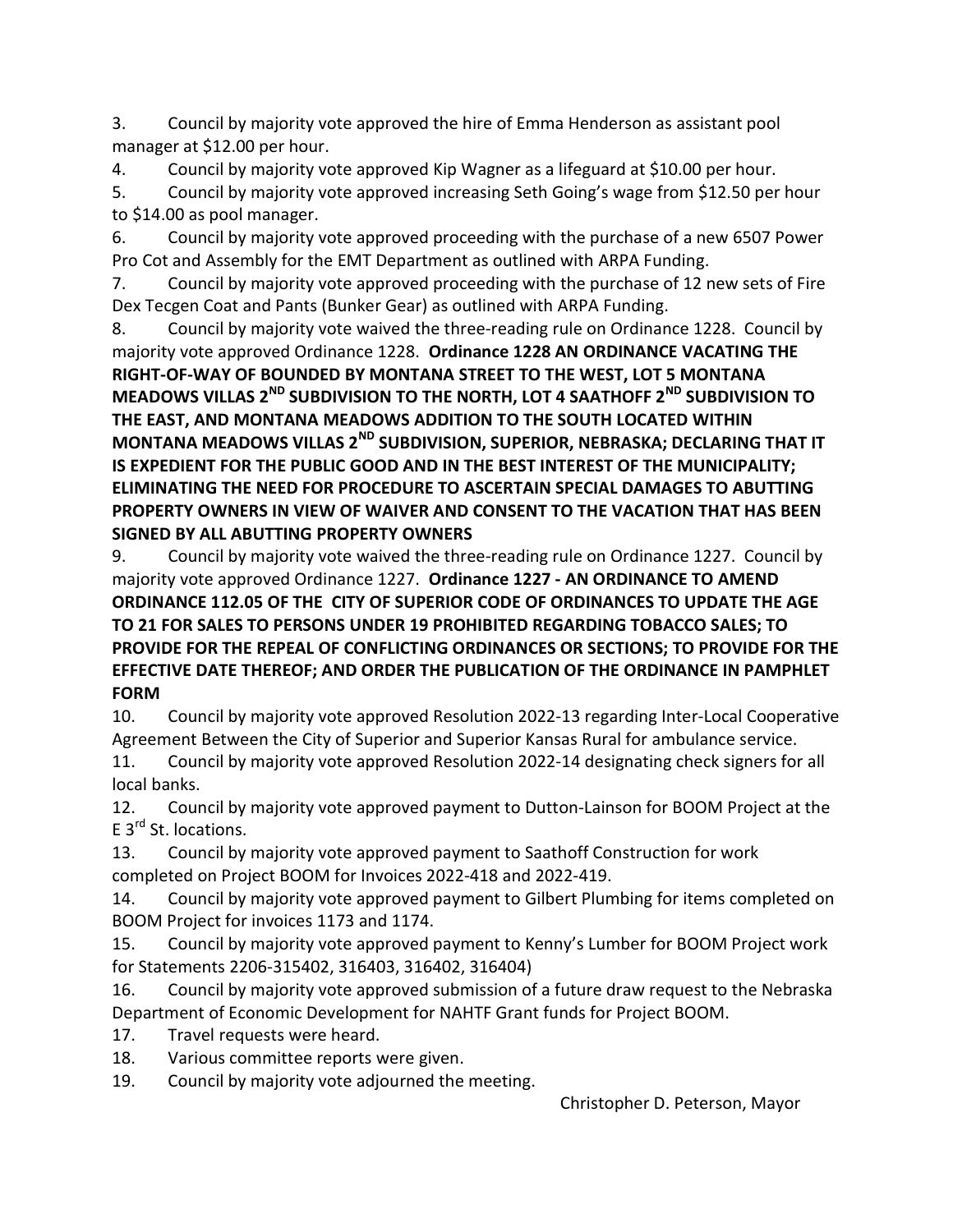#### ATTEST:

Jan Diehl, City Clerk June Utilities Claims

Superior Utilities, Replenish Working Cash Fund – 1,427.34; Alexander Motors, Inc, Service – 225.55; Stuart Alsup, Service – 270.00; Capital Business Systems/Modern Methods, Service Contract – 207.03; City of Superior, Electric & Gas Contribution – 26,659.66; Edward Jones, Pension W/H – 2,247.09; Electric Pump, Service – 6,426.07; Experian, Credit Inquiries – 11.23; Glenwood Telecommunications, Internet – 247.82; GSI Engineering, Professional Service – 1,138.50; Ideal Market, Supplies – 36.63; Ideal Market, Supplies – 83.78; Kenny's Lumber & Farm, Supplies – 63.44; Landis+Gyr, Hosting Fees – 722.10; Matheson Tri Gas, Rental Fee – 52.50; Mutual of Omaha, Premium – 348.83; Nebraska Public Power District, Service – 15.50; Neonlink, Monthly Fee – 132.80; Northern Safety Co, Service – 70.47; NPPD, Power Purchased – 2,894.19; NWEA, Conference – 100.00; NWEA, Certification – 450.00; One Call Concepts, Service – 64.32; Petro Plus, Fuel – 1,803.12; Quadient Finance USA, Postage Funding – 500.00; Quill Corporation, Supplies – 160.49; Sensit Technologies, Supplies – 2,460.99; Servi-Tech, Service – 151.85; Superior Ace Hardware, Supplies – 278.06; Superior Exterminating, Supplies – 30.00; Superior Motor Parts, Parts – 111.44; Superior Outdoor Power, Parts – 162.80; Superior Publishing, Ads & Supplies – 394.97; Superior Utilities, Utilities – 5,261.17; Turner Technology, Internet Support – 721.76; US Postal Service, Box Rent – 296.00; USA Blue Book, Supplies – 5,503.81; Village Uniform, Uniforms – 420.15; VIVIAL, Directory Listing – 33.00; Windstream, Telephones – 991.95; Returned Check & Fee – 265.78; Vericheck, Inc., Service – 87.95; Nebr Dept of Revenue, Monthly State Withholding – 2,074.18; Nebr Dept of Revenue, Sales Tax Payable – 18,739.44; Automated Merchant Systems, Monthly Fees – 566.53; Federal Deposit, Withholdings – 7,072.85; One America, Employee Pension – 1,339.15; US Postal Service, Postage – 273.36; US Postal Service, Postage – 27.40; Andrew Brittenham, Reimbursement – 462.13; Border States Industries, Supplies – 8,166.00; Dollar General, Supplies – 70.72; First National Bank, Supplies – 2,280.40; Quill Corp, Supplies – 182.96; RESCO, Supplies – 1,254.40; South Central Electric, Service – 1,422.02; South Central Public Power, Electricity-Wells – 1,707.40; USA Blue Book, Supplies – 2,435.12; AEP Energy Partners, Solar Purchased – 11,414.13; Salaries – 23,085.07.

#### June City Claims

B-Green Lawn Care, Service – 49.50; Consolidated Management, Academy Meals – 71.64; CPI Cooperative Producers, Fuel – 1,347.39; Crowl Tree Service, Service – 3,750.00; Edward Jones Investments, Pension-City Contribution – 754.56; Glenwood Internet, Internet – 70.60; Glenwood Telecommunications – Internet – 59.98; Glenwood Telecommunications, Internet – 15.65; Ideal Market, Supplies – 14.54; John Deere Financial, Parts – 274.52; John Hodge, Attorney – Monthly Retainer – 150.00; Kenny's Lumber & Farm, Supplies – 302.23; Matheson Tri-Gas, Rental – 189.77; Midland Area Agency, Meals & Trans/Agmt – 1,266.67; Midwest Engines, Block Heater – 552.38; Mighty Ducts, Service – 850.00; Mutual of Omaha, Premium – 293.08; Nu Co Sheriff's Office, E911 Service – 550.00; Petro Plus, Fuel & Repairs – 2,452.89; Quality Red D Mix, Concrete – 170.25; Quill.com, Supplies – 35.29; RR Donnelley, Supplies – 128.33; Superior Ace Hardware, Supplies – 466.92; Superior Motor Parts, Supplies – 26.49; Superior Outdoor Power, Supplies – 208.90; Superior Publishing, Publications & Supplies –